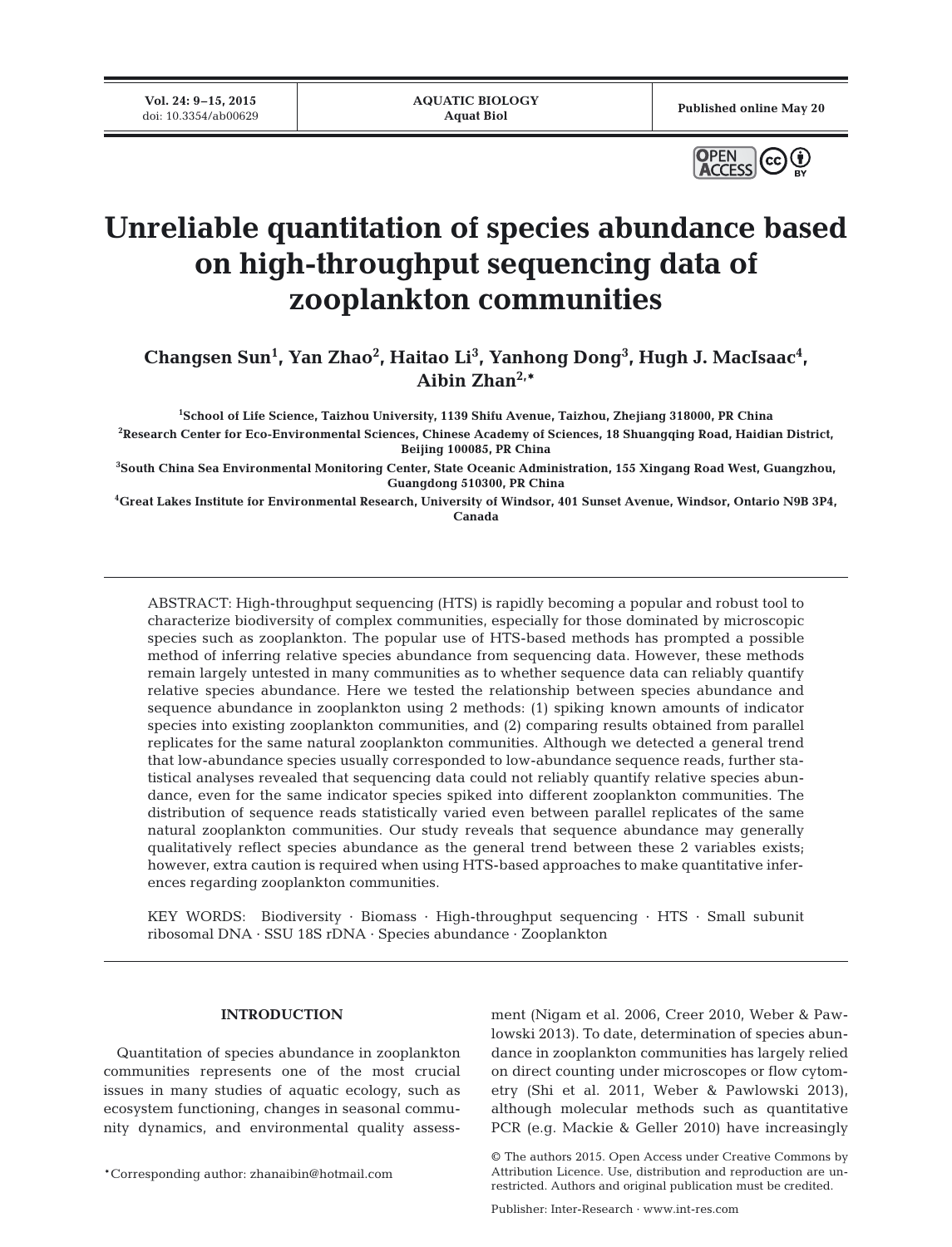been utilized. However, these methods suffer from drawbacks, including poor species resolution and detection errors for rare species for the former methods, and low throughput for quantitative PCR-based methods for the latter (i.e. difficulties in determining large numbers of species in zooplankton using a single effort; Weber & Pawlowski 2013).

Recently, high-throughput sequencing (HTS) based approaches have become popular and robust tools for characterizing the biodiversity of complex communities, especially for those dominated by microscopic species or species that are difficult to identify, such as zooplankton (Lindeque et al. 2013, Zhan et al. 2013, Hirai et al. 2015). The use of HTS has allowed the exploration of complex communities at an unprecedented depth, identifying orders of magnitude of more biodiversity than was previously recognized (Creer 2010, Fonseca et al. 2010). Moreover, the use of HTS-based methods has highly improved detection sensitivity (e.g. as low as  $2.3 \times$ 10−5% of sample biomass; Zhan et al. 2013), allowing for detection of biodiversity at orders of magnitude of lower abundance than traditional morphological taxonomy-based methods (e.g. Lindeque et al. 2013, Zhan et al. 2014a).

The use of HTS-based methods has also prompted a possible way of inferring relative abundance of species from sequencing data, as HTS data derived from complex communities recovers not only species composition but also relative abundance based upon sequence reads for each taxon. However, it is unclear whether relative abundances of sequence reads in HTS datasets can reliably quantify species abundance in communities, that is, the possible relationship between biological abundance in communities and sequence abundance in sequencing data (Zhou et al. 2011, Weber & Pawlowski 2013, Dannemiller et al. 2014). Such a possible relationship remains largely untested in natural complex communities, especially in aquatic communities such as zooplankton.

Here we tested the relationship between biological abundance in zooplankton communities and sequence abundance in sequencing data using a series of biomass gradients of 4 known indicator species spiked into existing zooplankton communities. In addition, we examined parallel replicates of the same natural zooplankton communities to test whether quantitative inferences are reliable in comparative studies when using HTS-based methods.



**Method 2: Parallel replicates** 

Fig. 1. Flow charts for testing the relationship between species abundance (i.e. biomass) and sequence abundance in zooplankton using 2 methods: (1) spiking known amounts of indicator species into existing zooplankton communities (left); and (2) comparing results obtained from parallel replicates for the same zooplankton communities (right). OTU: operational taxonomic unit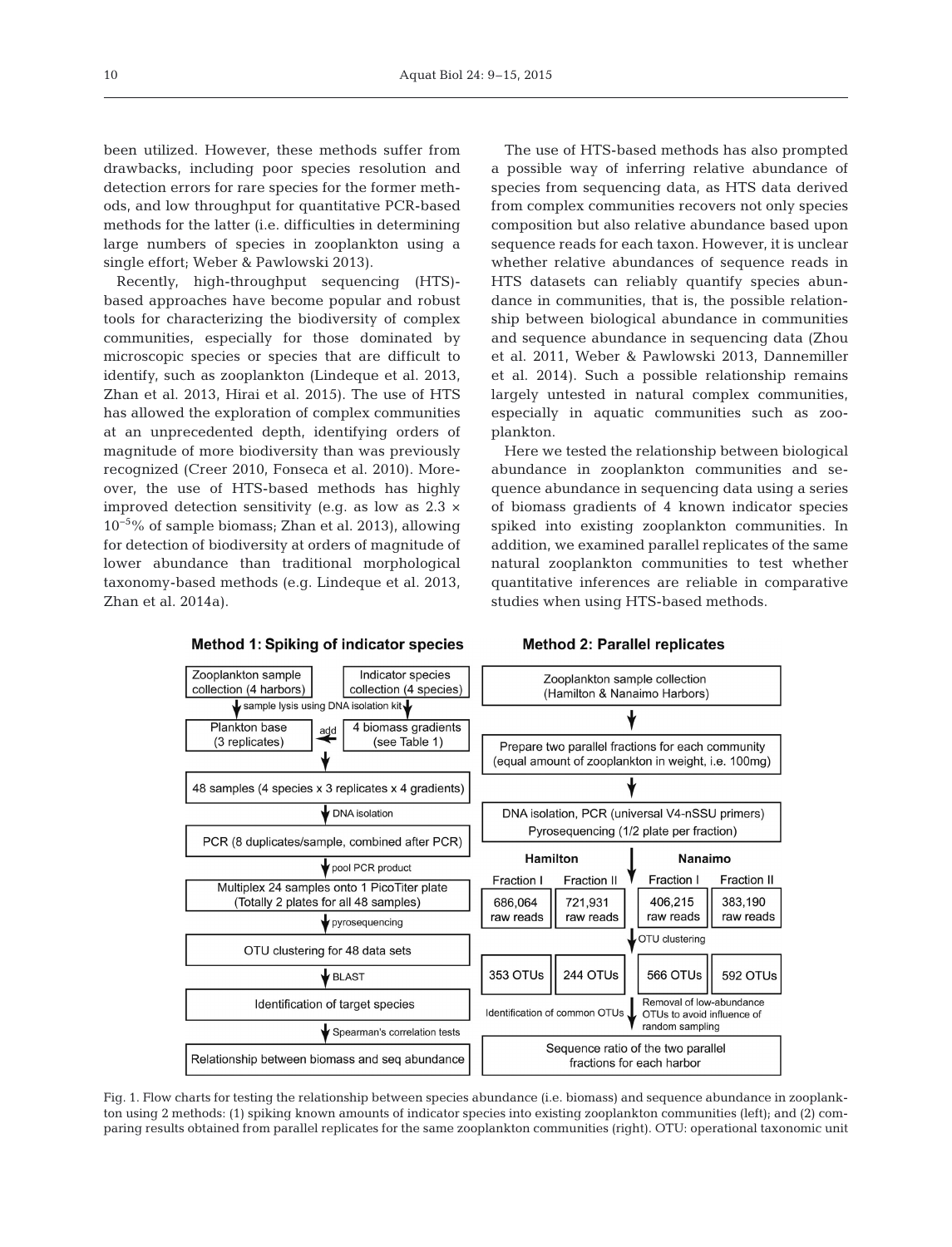### **MATERIALS AND METHODS**

As zooplankton communities are extremely complex in species composition and biomass highly varies among species, the spiking of a large amount of foreign species into existing zooplankton communities may result in technical problems for PCR amplification/sequencing or loss of power to detect rare species. Thus, we used a relatively low level, but a wide range, of relative biomass of indicator species (see Table 1).

The 4 known indicator species, including bay scallop *Argopecten irradians*, Japanese sea cucumber *Apostichopus japonicus*, golden mussel *Limnoperna fortunei*, and water louse *Asellus aquaticus*, were spiked into existing zooplankton communities using a series of biomass gradients, following Zhan et al. (2013). These indicator species were chosen to cover common aquatic groups including Mollusca, Crustacea, and Echinodermata based on the availability of species in our laboratories. To avoid possible errors and confusion derived from spiked species, we spiked marine species into freshwater zooplankton samples and freshwater species into marine zooplankton samples (Fig. 1). Specifically, we spiked larvae of 2 marine species, the bay scallop and Japa nese sea cucumber, into ethanol-preserved zooplankton samples collected from 2 freshwater harbors: Thunder Bay and Nanticoke in Ontario, Canada, while larvae/juveniles of 2 freshwater species, the golden mussel and water louse, were spiked into ethanol-preserved zooplankton samples collected from 2 marine harbors: Bayside and Hawksbury in Nova Scotia, Canada. The indicator species used here are typically either marine or freshwater organisms, and there is no report on habitat transitions from freshwater to marine water bodies and vice versa. In addition, these species have never been detected in zooplankton communities where they were spiked.

For zooplankton sample collection, we used 80 µm oblique plankton nets to tow from the bottom to water surface in each port. All collected zooplankton samples were immediately preserved in 100% ethanol. Larvae of the 2 marine species were artificially cultured in the laboratory (Zhan et al. 2008), while the larvae/juveniles of golden mussel and water louse were collected from the wild in South America and Europe, respectively.

Depending on the available amount of zooplankton from each port, we used 50−150 mg of zooplankton samples for spiking indicator species. These preserved samples were well homogenized and weighed for quantitative measurement of relative abundance of spiked indicator species. For each indicator species, we established 4 gradients, and for each gradient, we established 3 replicates (see Table 1). We assembled a total of 48 artificial communities (i.e. 4 species  $\times$  4 gradients  $\times$  3 replicates for each gradient; Fig. 1). All spiking procedures were performed before DNA extraction. For the gradients using >1 larva, we spiked larvae directly into zooplankton samples, while for those <1, we lysed 1 larva/juvenile using 200 µl DNA lysis buffer and then added different amounts of lysed larva/ juvenile solution into corresponding lysed zooplankton samples based on dilution gradients (Zhan et al. 2013).

Total genomic DNA was extracted from the 48 artificially assembled communities using DNeasy Blood and Tissue Kit (Qiagen). This kit was approved to be robust for DNA isolation from zooplankton, as DNA was successfully isolated and large numbers of divergent taxonomic groups were detected from both marine and freshwater zooplankton communities using HTS (e.g. Zhan et al. 2014a). In addition, this kit worked well for a low level of biomass of the indicator species as the detection sensitivity was as low as  $2.3 \times 10^{-5}$ % of sample biomass when these indicator species were spiked into existing zooplankton as rare species (Zhan et al. 2013). The quantity and quality of isolated DNA was assessed using a NanoDrop 2000 spectrophotometer (Thermo Scientific). PCRs were performed using the primer pair Uni18S-Uni18SR spanning the hypervariable V4 region of small subunit ribosomal DNA (SSU rDNA) (Zhan et al. 2013, 2014a). We prepared PCR mixtures (25 µl) in 8 replicates for each sample to avoid biased amplification (i.e. varied amplification efficiencies of particular molecules in different PCR mixtures). Each replicate consisted of 100 ng of genomic DNA, 1× PCR buffer, 2 mM of  $Mg^{2+}$ , 0.2 mM of each dNTP, 0.4 µM of each primer, and 2 U of *Taq* DNA polymerase (Genscript). PCR cycling parameters consisted of an initial denaturation step at 95°C for 5 min, followed by 25 amplification cycles of 95°C for 30 s, 50°C for 30 s, 72°C for 90 s, and a final elongation step at 72°C for 10 min. All replicated PCR products derived from the same samples were pooled and purified using the Solid Phase Reversible Immobilization (SPRI) paramagnetic bead-based method (Agencourt Bioscience).

For 454 pyrosequencing, we pooled PCR products derived from 24 artificially assembled communities to form 1 PicoTiter plate (2 plates total for all 48 as sembled communities). Pyrosequencing was performed using 454 FLX Adaptor A on a GS-FLX Tita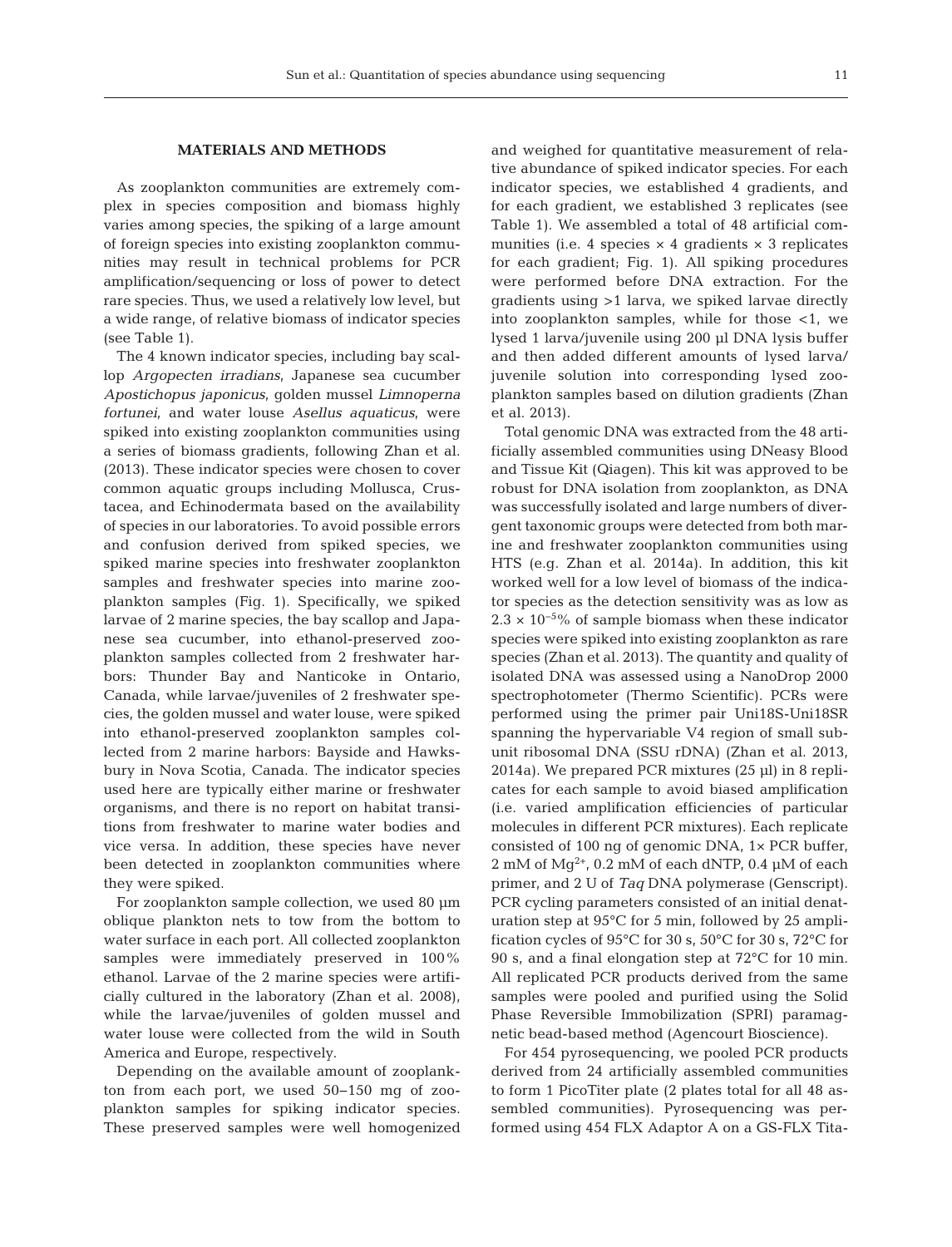nium platform (454 Life Sciences) by Engencore at the University of South Carolina. After pyrosequencing, spiked indicator species were identified by local BLAST from each dataset using available reference sequences. Reference sequences for each indicator species were established by sequencing several individuals using traditional Sanger sequencing. The relationship between relative species abundance and sequence read abundance was assessed using Spearman's correlation tests implemented in Statistica v.6 (StatSoft). For non-normal distribution data, Spearman's correlation test is powerful enough to measure statistical dependence between 2 variables.

To test quantitative inferences for comparative studies when using HTS-based methods, we established 2 parallel fractions for each of the 2 zooplankton communities collected from Hamilton Harbor, Ontario and Nanaimo Harbor, British Columbia, Canada (Fig. 1). In general, we prepared an equal amount (100 mg) of 2 parallel zooplankton samples derived from each of the 2 harbors. For each parallel fraction, we performed DNA extraction, PCR, and pyrosequencing (1/2 PicoTiter plate for each parallel sample) using the same protocols as those for spiking of known indicator species mentioned above. After pyrosequencing, raw reads were denoised by Mothur v.1.31.2 (Schloss et al. 2009) using default settings implemented in the pipeline Seed v.1.1.35 (Větrovský & Baldrian 2013). Subsequently, we used the RDP pyrosequencing pipeline (http://rdp.cme. msu. edu/) to remove low-quality sequences that: (1) contained any mismatch for the forward primer; (2) contained any undetermined nucleotide; (3) were too short (i.e.  $\langle 250 \text{ bp} \rangle$ ; (4) contained homopolymers greater than 8; or (5) had Phred scores *(Q)* lower than 20. The processed sequences from the 2 fractions of each community were clustered into similarity-based operational taxonomic units (OTUs) at a commonly used similarity cut-off value of 97% (e.g. Kunin et al. 2010) using the CD-HIT method (Li & Godzik 2006) implemented in the pipeline CLOTU (Kumar et al. 2011). PCR-mediated recombinants in PCR amplification products (i.e. chimeras) were automatically removed during data processing using CLOTU.

Because the number of sequences for each shared OTU in the 2 fractions varied due to different se quencing depth, we used the sequence percentage of each OTU for statistical analyses. As the data had an L-shaped distribution (i.e. non-normal distribution), we used the Wilcoxon signed-rank test, a non-parametric statistical method implemented in Statistica v.6, to test whether the sequence percentage for each

shared OTU differed statistically in the 2 parallel fractions. In order to avoid influence of random sampling for low-abundance OTUs (see detail in Zhan et al. 2014b), we removed singletons, doubletons, and tripletons (i.e. OTUs represented by 1, 2, and 3 sequences, respectively) from statistical analyses.

## **RESULTS AND DISCUSSION**

After 454 pyrosequencing, ~25 000 sequence reads were obtained after error/artefact removal for each of the 48 artificially assembled communities. Indicator species were recovered in 31 assembled communities, with 6, 11, 6, and 8 for the bay scallop, Japanese sea cucumber, golden mussel, and water louse, respectively (Table 1). All failed cases involved samples spiked with low quantities of indicator species, suggesting that the biomass of spiked indicator species was below the detection threshold (Zhan et al. 2013). When relative abundance of indicator species (i.e. biomass) was plotted against their corresponding abundance of sequence reads, we detected a consistent trend that low-abundance species assembled into communities usually corresponded to lowabundance sequence reads after pyrosequencing (Table 1, Fig. 2). However, several exceptions were ob served in 3 species: sea cucumber, bay scallop, and water louse (Table 1, Fig. 2). For example, in the water louse, the percentage of sequence reads reached 2.3% in an assembled community with biomass percentage of 0.16%, an order of magnitude higher than those (0.13% and 0.16%) at similar biomass percentage (0.18%) in other communities (Table 1, Fig. 2). We detected a significant correlation be tween the 2 variables in only 1 species, the golden mussel (Spearman's correlation  $r = 0.88$ ,  $p = 0.02$ ), while non-significant correlations were recorded for the remaining 3 species ( $r = 0.46 - 0.58$ ,  $p > 0.15$ ; Fig. 2). These results suggest that sequencing data could not reliably quantify relative species abundance in zooplankton communities.

The findings here are consistent with those results in studies of microbial communities (Engelbrektson et al. 2010, Zhou et al. 2011). For example, Zhou et al. (2011) used control DNA spiked into PCRs to test quantitation of amplicon sequencing-based detection of soil microorganisms. Substantial variation was detected in their control experiments, even after efforts were taken to minimize detection biases, such as using PCR products from multiple amplifications and fewer PCR cycles. Using mock communities, Amend et al. (2010) found sequence read abundance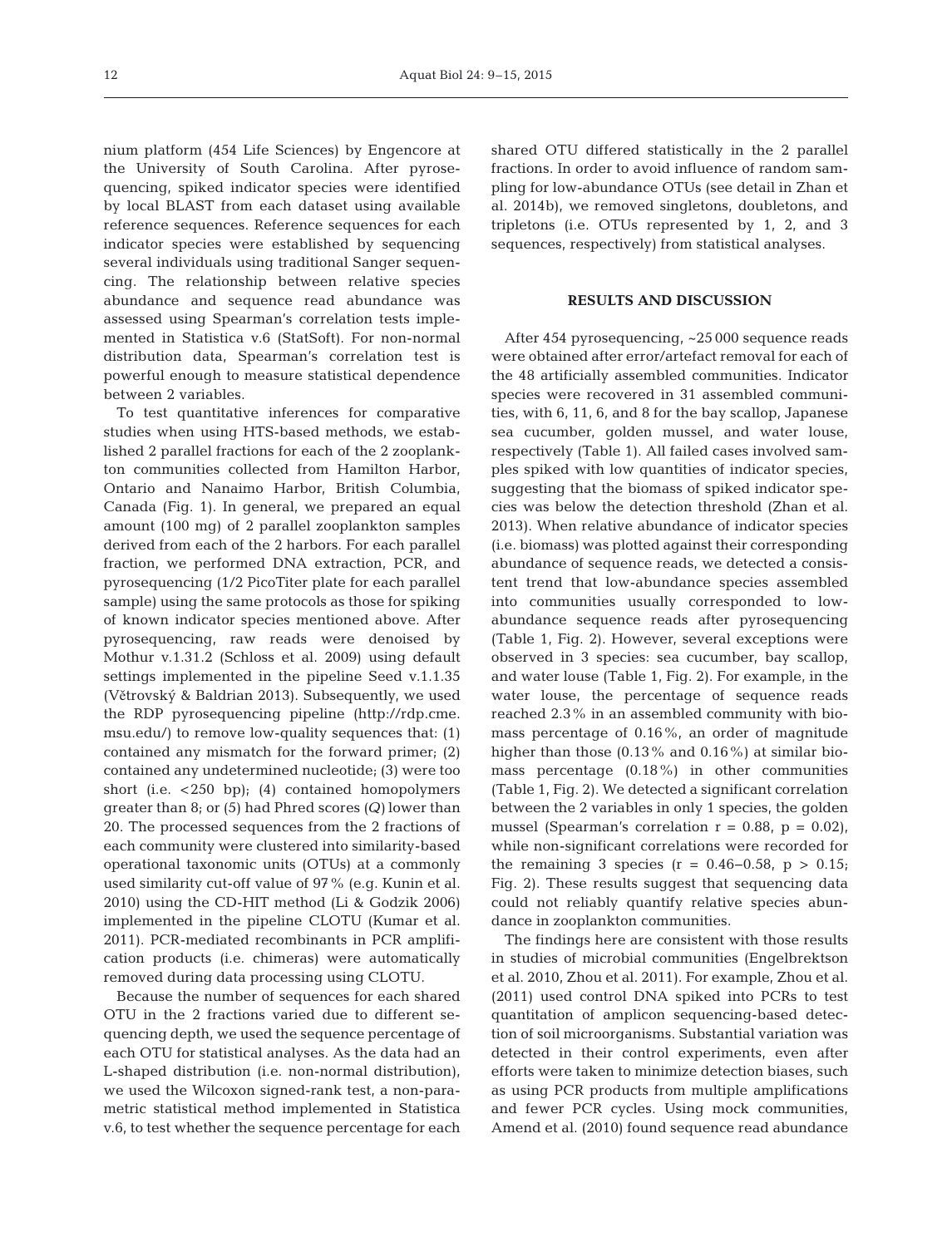Table 1. Relative abundance of indicator species (i.e. biomass) spiked into existing zooplankton communities and their corresponding abundance of sequence reads after 454 pyrosequencing of assembled communities. The indicator species were successfully recovered in 31 out of 48 assembled communities. '−' indicates that spiked indicator species were not recovered mainly owing to the low biomass

| Species       | Relative<br>biomass $(\% )$ | Relative abundance of<br>sequence reads $(\% )$ |
|---------------|-----------------------------|-------------------------------------------------|
| Bay scallop   | $1.80 \times 10^{-6}$       |                                                 |
| Argopecten    | $2.43 \times 10^{-6}$       |                                                 |
| irradians     | $2.43 \times 10^{-6}$       |                                                 |
|               | $2.73 \times 10^{-5}$       |                                                 |
|               | $2.31 \times 10^{-5}$       | $4.4 \times 10^{-3}$                            |
|               | $2.00 \times 10^{-5}$       |                                                 |
|               | $2.62 \times 10^{-4}$       | $1.2 \times 10^{-3}$                            |
|               | $2.33 \times 10^{-4}$       | $3.6 \times 10^{-3}$                            |
|               | $1.89 \times 10^{-4}$       |                                                 |
|               | $1.69 \times 10^{-3}$       | $1.2 \times 10^{-2}$                            |
|               | $1.52 \times 10^{-3}$       | $1.4 \times 10^{-2}$                            |
|               | $1.51 \times 10^{-3}$       | $1.9 \times 10^{-2}$                            |
| Sea cucumber  | $6.12 \times 10^{-4}$       | $9.99 \times 10^{-3}$                           |
| Apostichopus  | $5.33 \times 10^{-4}$       | $6.04 \times 10^{-3}$                           |
| japonicus     | $5.13 \times 10^{-4}$       | $\overline{\phantom{0}}$                        |
|               | $4.59\times10^{-3}$         | 0.23                                            |
|               | $5.11 \times 10^{-3}$       | $4.70 \times 10^{-2}$                           |
|               | $4.79 \times 10^{-3}$       | 0.22                                            |
|               | $4.82 \times 10^{-2}$       | $2.50 \times 10^{-2}$                           |
|               | $5.41 \times 10^{-2}$       | $1.32 \times 10^{-2}$                           |
|               | $1.31 \times 10^{-2}$       | 4.44                                            |
|               | 0.23                        | 0.23                                            |
|               | 0.25                        | 0.11                                            |
|               | 0.24                        | 0.49                                            |
| Golden mussel | $4.00 \times 10^{-6}$       |                                                 |
| Limnoperna    | $3.81 \times 10^{-6}$       |                                                 |
| fortunei      | $3.74 \times 10^{-6}$       |                                                 |
|               | $4.12 \times 10^{-5}$       |                                                 |
|               | $4.30 \times 10^{-5}$       |                                                 |
|               | $4.17 \times 10^{-5}$       |                                                 |
|               | $4.71 \times 10^{-4}$       | $1.02\times10^{-2}$                             |
|               | $5.88 \times 10^{-4}$       | $9.14 \times 10^{-3}$                           |
|               | $5.88 \times 10^{-4}$       | $3.26 \times 10^{-2}$                           |
|               | $2.43 \times 10^{-3}$       | 0.18                                            |
|               | $2.59 \times 10^{-3}$       | 0.18                                            |
|               | $2.41 \times 10^{-3}$       | 0.14                                            |
| Water louse   | $1.42 \times 10^{-3}$       | $6.42 \times 10^{-3}$                           |
| Asellus       | $1.67 \times 10^{-3}$       |                                                 |
| aquaticus     | $1.70 \times 10^{-3}$       |                                                 |
|               | $1.79 \times 10^{-2}$       |                                                 |
|               | $1.46 \times 10^{-2}$       |                                                 |
|               | $2.11 \times 10^{-2}$       | $3.75 \times 10^{-3}$                           |
|               | $6.72 \times 10^{-2}$       | 1.89                                            |
|               | $9.09 \times 10^{-2}$       | 0.15                                            |
|               | $9.01 \times 10^{-2}$       | 0.11                                            |
|               | 0.18                        | 0.13                                            |
|               | 0.18                        | 0.16                                            |
|               | 0.16                        | 2.30                                            |

was approximately quantitative within species, though sequence abundances had 1 order of magnitude differences among species. However, we detected 1 order of magnitude differences in sequence read abundance in some cases when the same species were spiked into different existing zooplankton communities (Table 1, Fig. 2). Further statistical analysis showed no significant correlations between relative species abundance and sequence abundance for the same species (Table 1, Fig. 2). The ob served patterns may be due to experimental biases such as DNA extraction, PCR, and sequencing, as well as different species composition (complexities) of zooplankton communities (see Amend et al. 2010, Ó Cuív et al. 2011, Zhan & MacIsaac 2014 and references therein). Collectively, these results suggest that these biases can lead to substantial variation when estimating species abundance in comparative studies.

To further illustrate how these biases can affect comparative studies, we analyzed parallel replicates of the 2 natural zooplankton communities. A total of 686 064 and 721 931 sequences were obtained for the 2 fractions for Hamilton, while 406 215 and 383 190 sequences were obtained for Nanaimo. After filtered and denoised sequences were clustered into similarity- based OTUs at a commonly used similarity cut-off value of 97%, 353 and 244 OTUs, and 566 and 592 OTUs were recovered for the 2 parallel fractions for Hamilton and Nanaimo, respectively. A total of 84 and 126 shared OTUs remained for Hamilton and Nanaimo after removing singletons, doubletons, and tripletons. The Wilcoxon signed-rank test revealed a significant difference  $(p = 0.0012$  and  $p < 0.0001$  for Hamilton and Nanaimo, respectively) in the sequence percentage for each shared OTU in both datasets. Such differences can be visually reflected by using the natural log (ln)-transformed ratio between sequence percentage of each OTU in Fraction I and Fraction II (Fig. 3), as this ln-transformed ratio is expected to be 0 if the sequence percentage for each OTU matches perfectly in the 2 fractions (i.e. 1:1 between 2 fractions). The percentage of sequence reads for some OTUs in one fraction was more than 8-fold higher than that in the other (Fig. 3).

The analyses presented here illustrate that the distribution of sequence reads varies greatly, even between parallel replicates of the same zooplankton samples. Although studies suggest that the variation of rDNA gene copy number may contribute to poor quantitation of species abundance when using HTS (e.g. Weber & Pawlowski 2013), this explanation did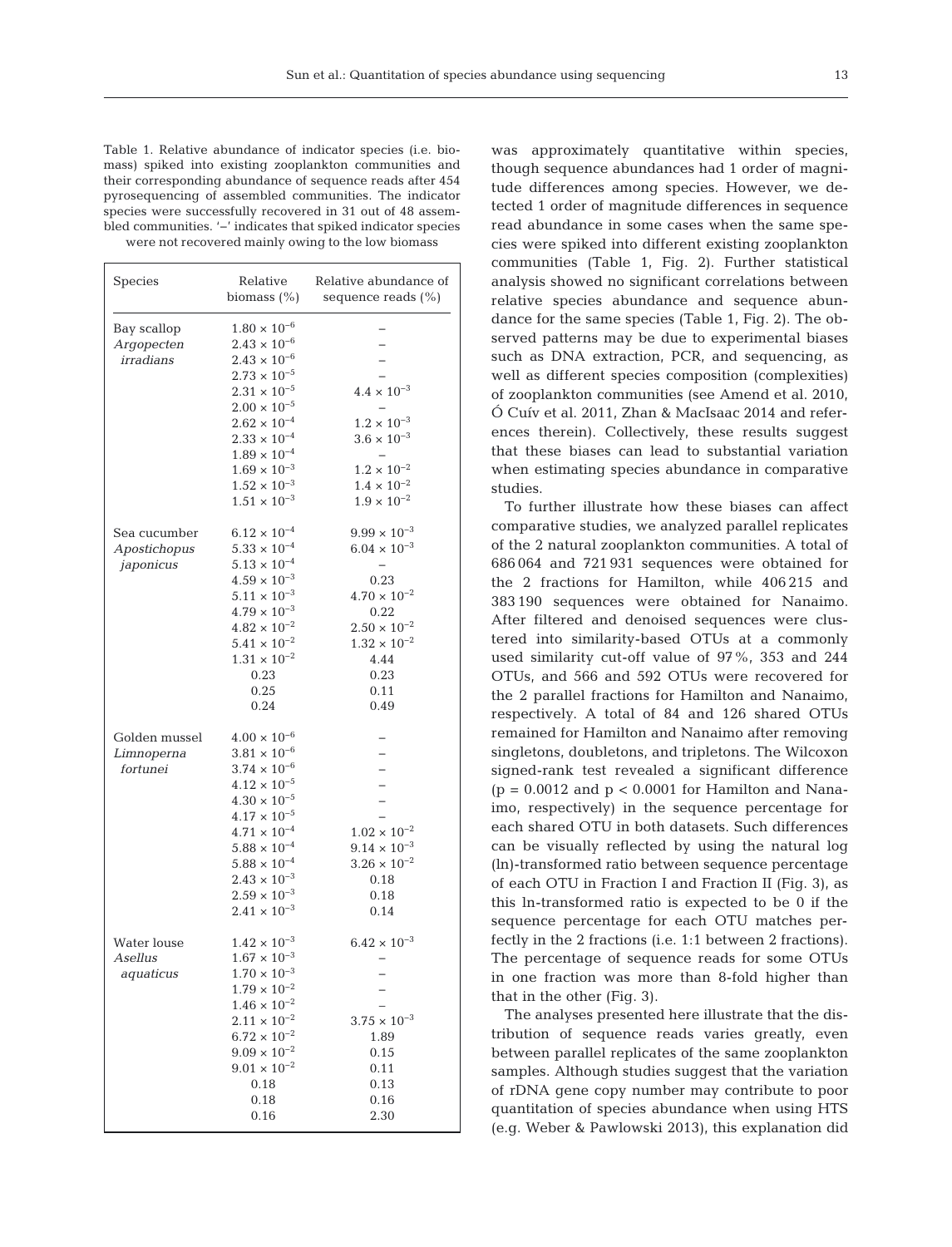

Fig. 2. Relative abundance (i.e. biomass) of the 4 indicator species (a: bay scallop *Argopecten irradians*, b: Japanese sea cucumber *Apostichopus japonicus*, c: golden mussel *Limnoperna fortunei*, d: water louse *Asellus aquaticus)* plotted against their corresponding abundance of sequence reads in 454 pyrosequencing data



OTUs

not apply to patterns observed within species or even within individuals here, as we spiked the lysed solution derived from the same individuals into different communities. The analyses of parallel replicates of the same communities suggest that experimental biases such as DNA extraction, PCR, and sequencing mainly lead to poor quantitation of species abundance (Amend et al. 2010, Ó Cuív et al. 2011). Such experimental biases result in varied distributions of sequence reads, as shown by both methods in this study (Table 1, Figs. 2 & 3). Interestingly, the ratios of sequence reads for relatively abundant species were also highly varied, as shown by establishing parallels for the same communities (Fig. 3). These biases, to gether with species composition (complexity) of communities, can potentially lead to biased, and sometimes even incorrect, conclusions in comparative studies when using HTS-based methods for characterization of zooplankton communities. Hence, we call for caution when using HTS-based approaches to make quantitative inferences in comparative studies.

Fig. 3. Distribution of sequence reads for each shared operational taxonomic unit (OTU) in the 2 parallel zooplankton fractions for the 2 harbors (a: Hamilton, b: Nanaimo) as shown by the natural log (ln)-transformed ratios between sequence percentage of each OTU in Fraction I and Fraction II. The ln-transformed ratio is expected to be 0 (dotted line) if the distribution of sequence reads for each OTU matches perfectly in the 2 fractions (i.e. 1:1 in the 2 parallel fractions)

*Acknowledgements*. This work was supported by the One-Three-Five Program (YSW2013B02) of the Research Center for Eco-Environmental Sciences and 100-Talent Program of the Chinese Academy of Sciences to A.Z.; by a Discovery grant from the Natural Sciences and Engineering Research Council of Canada (NSERC), and Canada Research Chair to H.J.M.; by the grant of Comprehensive Evaluation Methods for Quality of Marine Environments in South China Sea (DOMEP(MEA)-01-03); and by the NSERC Canadian Aquatic Invasive Species Network (CAISN).